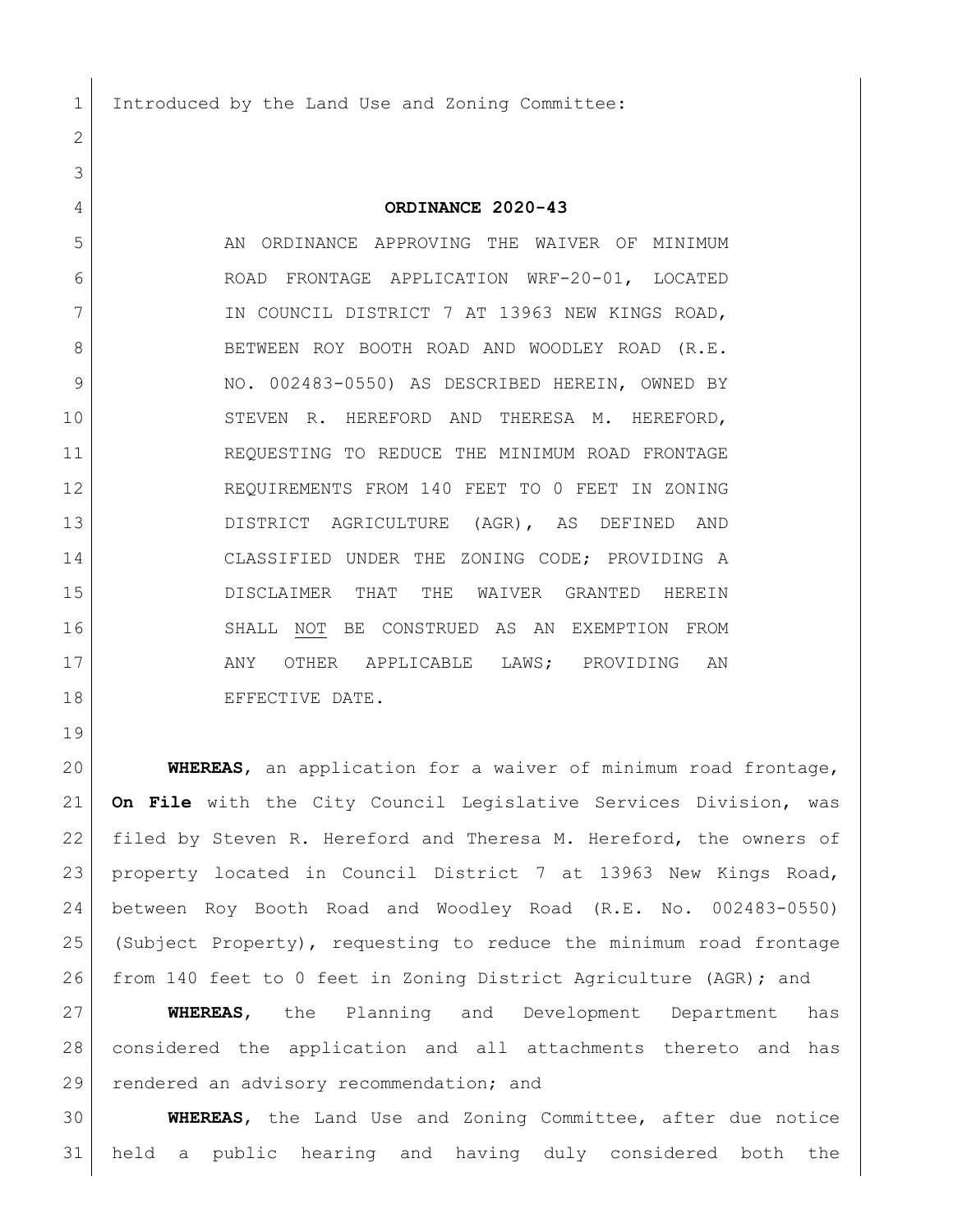testimonial and documentary evidence presented at the public 2 hearing, has made its recommendation to the Council; and

 **WHEREAS**, taking into consideration the above recommendations 4 and all other evidence entered into the record and testimony taken at the public hearings, the Council finds that: (1) there are practical or economic difficulties in carrying out the strict letter of the regulation; (2) the request is not based exclusively upon the desire to reduce the cost of developing the site or to circumvent the requirements of Chapter 654 (Code of Subdivision Regulations); (3) the proposed waiver will not substantially 11 diminish property values in, nor alter the essential character of, the area surrounding the site and will not substantially interfere with or injure the rights of others whose property would be 14 affected by the waiver; (4) there is a valid and effective easement for adequate vehicular access connected to a public street which is maintained by the City or an approved private street; and (5) the proposed waiver will not be detrimental to the public health, 18 safety or welfare, result in additional expense, the creation of nuisances or conflict with any other applicable law; now, therefore

 **BE IT ORDAINED** by the Council of the City of Jacksonville: **Section 1. Adoption of Findings and Conclusions.** The Council has reviewed the record of proceedings and the Staff Report of the Planning and Development Department and held a public hearing concerning application for waiver of road frontage WRF-20- 01. Based upon the competent, substantial evidence contained in 26 the record, the Council hereby determines that the requested waiver of road frontage meets the criteria for granting a waiver contained in Chapter 656, *Ordinance Code*. Therefore, Application WRF-20-01 is hereby **approved**.

 **Section 2. Owner and Description.** The Subject Property is owned by Steven R. Hereford and Theresa M. Hereford, and is legally

 $-2 -$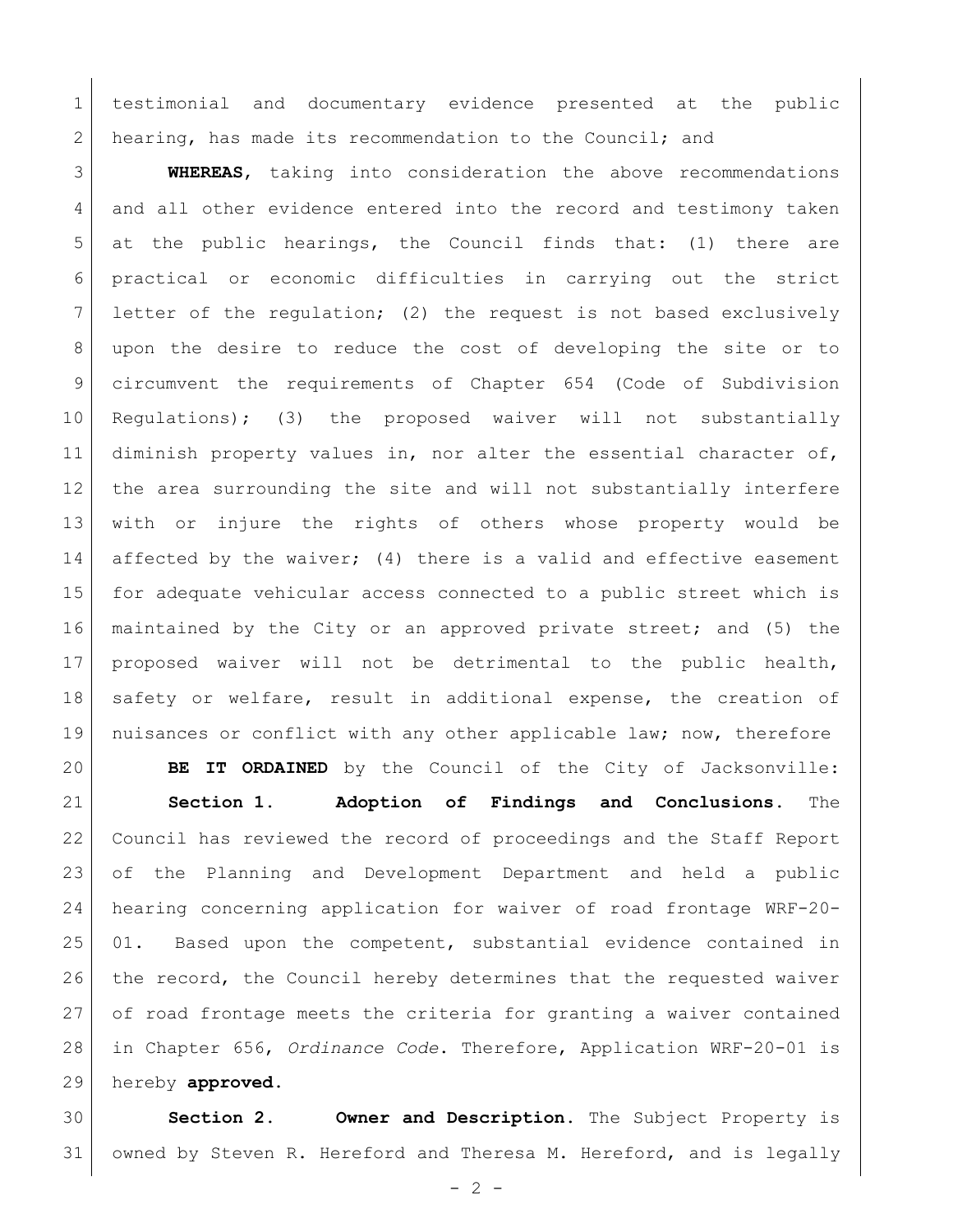described in the **Exhibit 1** dated November 19, 2019, and graphically depicted in **Exhibit 2, attached hereto**. A graphic depiction of the easement is **attached hereto** as **Exhibit 3**.The agents are Steven R. Hereford and Theresa M. Hereford, 1804 Starratt Road, Jacksonville, Florida 32226; (904) 651-3351.

 **Section 3. Distribution by Legislative Services.**  Legislative Services is hereby directed to mail a copy of this legislation, as enacted, to the applicant and any other parties to this matter who testified before the Land Use and Zoning Committee or otherwise filed a qualifying written statement as defined in Section 656.140(c), *Ordinance Code*.

 **Section 4. Disclaimer.** The waiver of road frontage granted herein shall **not** be construed as an exemption from any 14 other applicable local, state, or federal laws, regulations, requirements, permits or approvals. All other applicable local, state or federal permits or approvals shall be obtained before commencement of the development or use and issuance of this waiver 18 of road frontage is based upon acknowledgement, representation and confirmation made by the applicant(s), owner(s), developer(s) and/or any authorized agent(s) or designee(s) that the subject business, development and/or use will be operated in strict compliance with all laws. Issuance of this waiver of road frontage does **not** approve, promote or condone any practice or act that is prohibited or restricted by any federal, state or local laws.

 **Section 5. Effective Date.** The enactment of this Ordinance shall be deemed to constitute a quasi-judicial action of the City Council and shall become effective upon signature by the Council President and Council Secretary. Failure to exercise the waiver, if herein granted, by the commencement of the use or action herein approved within one year of the effective date of this legislation shall render this waiver invalid and all rights arising

 $- 3 -$